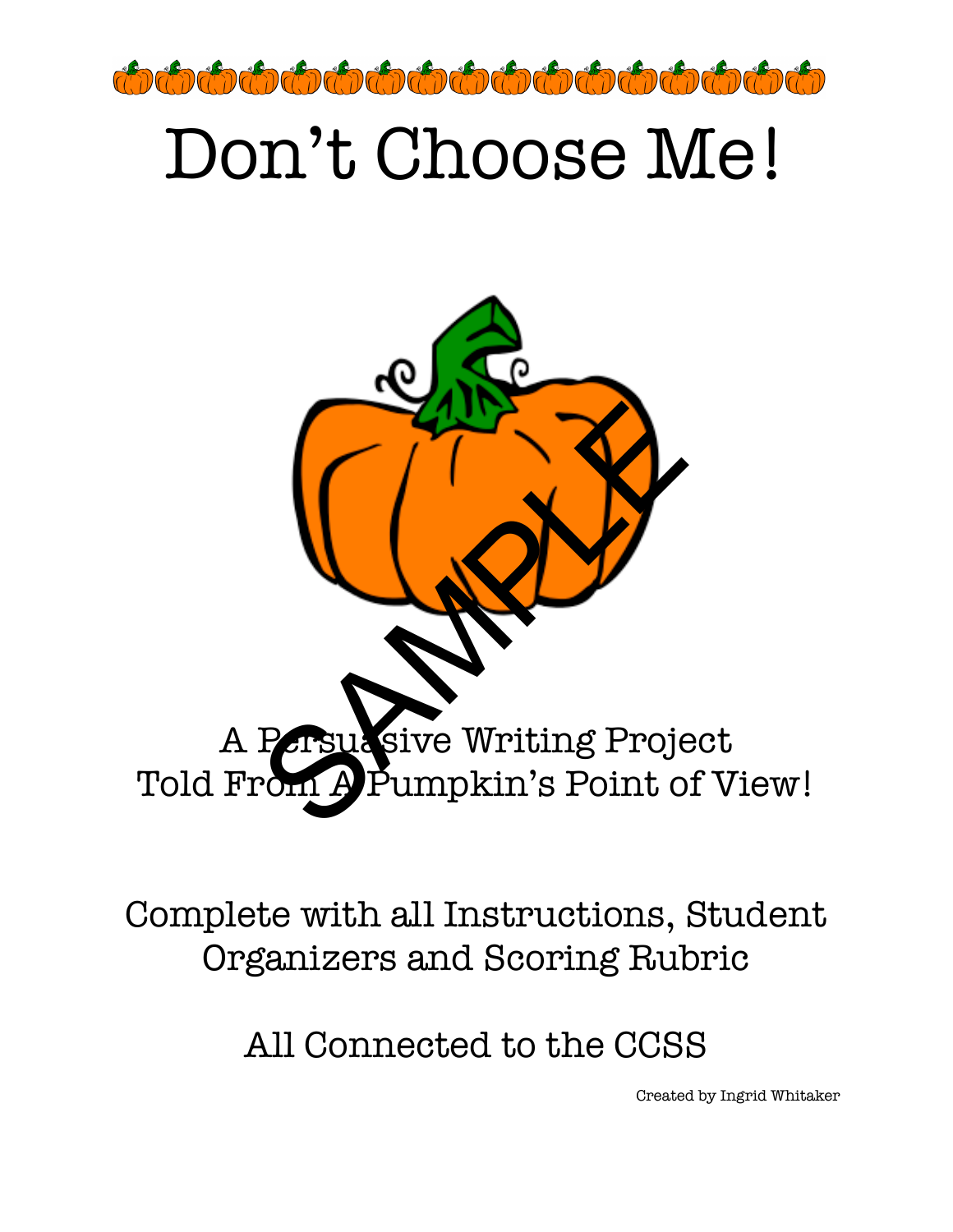

#### For the Teacher

This is a fun persuasive writing project that your students will really get excited about. If possible, bring in three or more pumpkins that have something undesirable about them. One might have a dented or flattened side; a second may have a broken stem; a third may just be too small or not quite ripe enough. If you do this, have your students each choose one pumpkin to "be" for the project.

Alternatively, brainstorm and chart with your students all of the possible flaws a pumpkin might have. These ould nolude:



Both approaches work equally well. Whichever you choose, your students will be ready to become pumpkins and convince excited pumpkin shoppers not to harvest them from the patch.

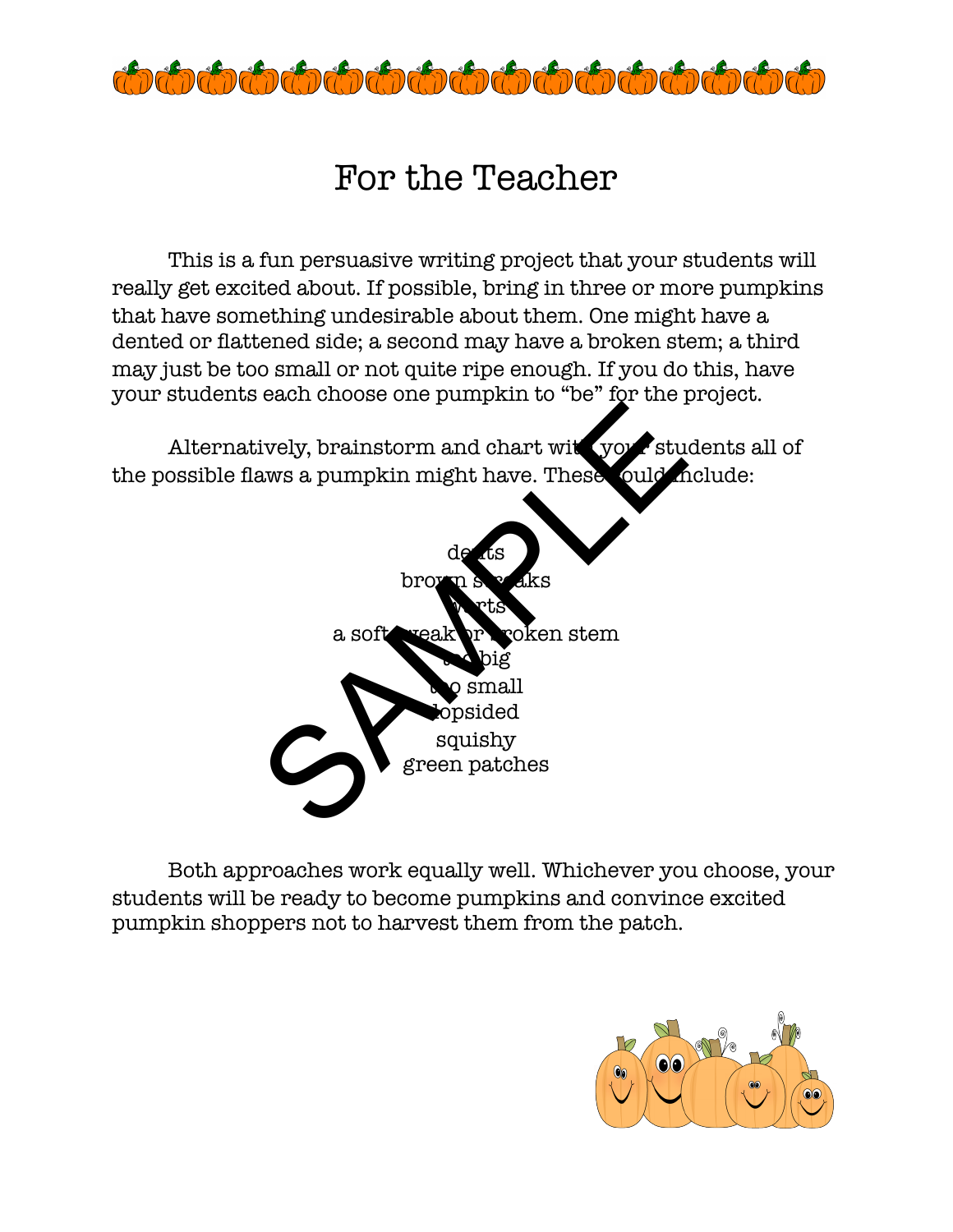

 $Name:$ 

### Don't Choose Me!

It's that time of year...the air is crisp and the days are getting shorter. You have spent the summer growing, ripening and enjoying life in the pumpkin patch. You are a pumpkin, and Halloween is fast approaching. Excited shoppers are looking for the perfect pumpkin, and you must convince them not to choose you. Otherwise, you will end up as a Jack-O'Lantern on someone's front porch!

You must think quickly....while you know you are pretty special, you must find some good reasons why you are not a good choice to become a Jack-O-Lantern. What are your flaws?

| . up as a Jack-O'Lantern on someone's front porch!                                                        |  |
|-----------------------------------------------------------------------------------------------------------|--|
| You must think quicklywhile you know you are pretty speci                                                 |  |
| must find some good reasons why you are not a sood choice to<br>ome a Jack-O-Lantern. What are your Jaws? |  |
|                                                                                                           |  |
| Flaw $#1$ :                                                                                               |  |
| Flaw $#2$ :                                                                                               |  |
| Flaw #3:                                                                                                  |  |
| <b>Jow, hake a drawing of yourself with your flaws.</b><br>In the space                                   |  |
|                                                                                                           |  |
|                                                                                                           |  |
|                                                                                                           |  |
|                                                                                                           |  |
|                                                                                                           |  |
|                                                                                                           |  |